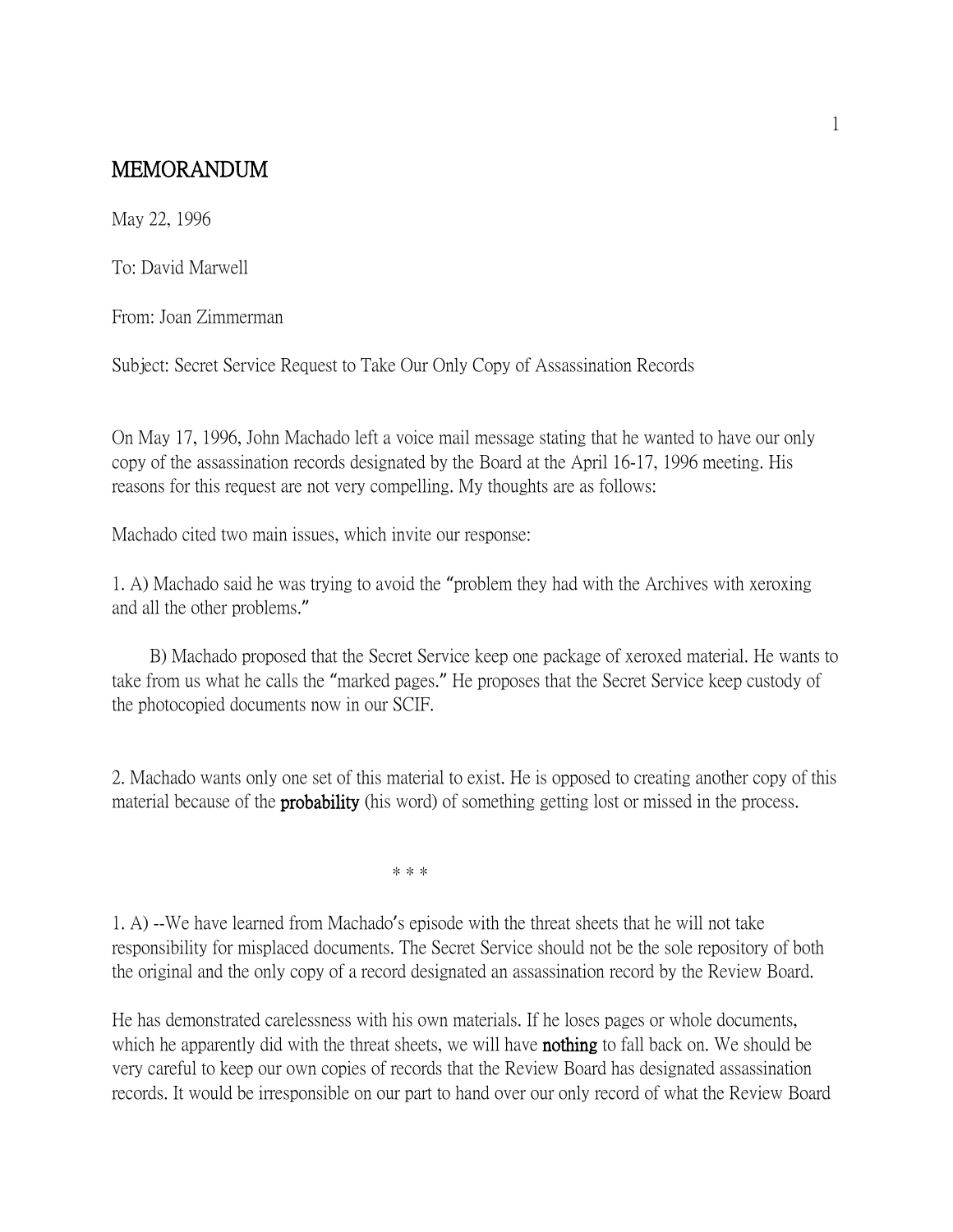has designated assassination records to John Machado. That is simply asking for even more trouble, hard feelings, and wasted time. We can not assume that he will take responsibility for completing the tasks outlined in the JFK Act correctly and without some problem of his own making looming up again. If we hand over the records, and a goofy problem arises, as it always does with Machado, then what will our response be?

The problem he had with the Archives (added to his destruction of records and repeated defiance when asked to document the circumstances) should be a lesson to us: he is very unreliable, he dissembles, he is careless with Secret Service records, and he has shown no signs that he is willing to improve his behavior. Given our experience with Machado, any neutral observer would ask why we would go out of our way to trust him, do favors for him, or give the Secret Service more generous treatment than we extend to any other agency. It does not make any sense.The rational response to the Secret Service situation is to keep our own records very carefully, and make our policies clear and consistent.

We should also seek to avoid allowing Machado's incompetence to become our problem. If we hand over our only copy of assassination records, and Machado loses them, or returns an incomplete group of materials to us, or refuses to surrender some of them, or decides on his own that some of them are not assassination records, we would have a choice: we could subpoena them, which the Justice Department would not support, or we could give up. We would have no recourse.

The issue for Machado is not the volume of xeroxed pages. If you listen to his message, it is clear that he wants our copy.

B). Our description of the assassination records is clear. If he wants to view the documents, he can come to the SCIF to reassure himself that the documents we listed in the April 29 letter are the same documents he delivered to our office. There is no basis for confusion. Machado is trying to create a problem where none exists. Given his serious errors with the threat sheets, we appreciate his apparent interest in avoiding careless treatment of his own records. We should also appreciate our heightened responsibility to ensure the integrity of these documents.

2. Fear of documents getting lost.

We have never lost any of their materials. What evidence does Machado have for making this comment?

We do fear that *he* might lose his documents.

We have consistently demonstrated meticulous care in handling USSS documents and apparently have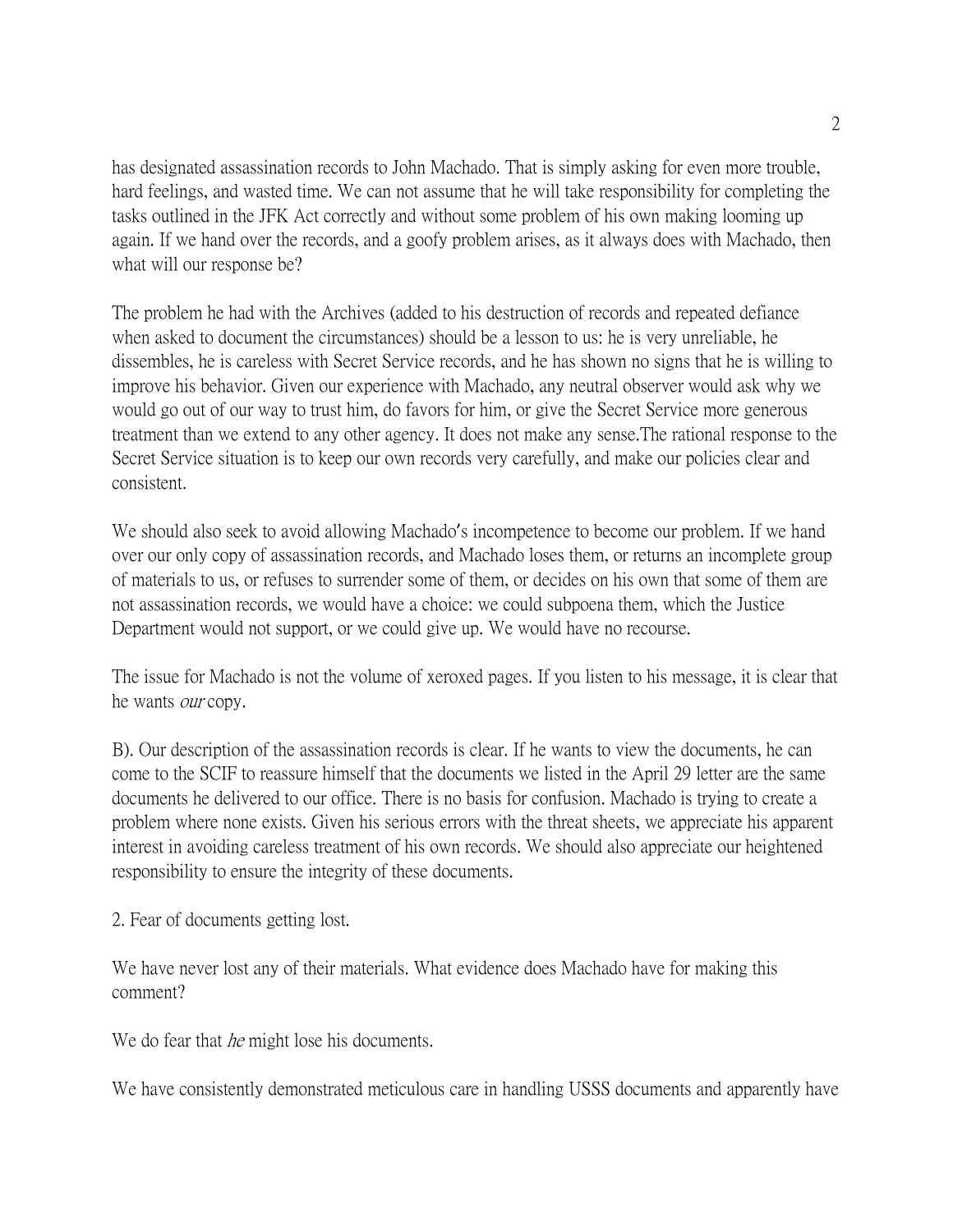a better grasp of what is in them than he does.

All of their material is in our SCIF. He can make an appointment to come and view it. He should not just drop in unannounced. ( Please arrange to have two people in the SCIF with Machado if you invite him over.)

We should reassure Machado and Jane Vezeris that their materials are safe in our SCIF. No unauthorized persons are allowed to be in our SCIF, and Machado and Vezeris need have no fear that their documents will be misplaced.

Additional reasons for keeping Secret Service material:

--When we set a deadline for review by the Board, as we do with the FBI, we can be sure that the Board will have documents to review. Without physical possession of the documents, the Secret Service could simply delay, and we would have no recourse. They always have reasons for not doing what they should be doing to comply with the JFK Act.

--If the Secret Service wants to limit the number of copies, they should plan to transfer originals of their documents to the Archives instead of making an additional copy. For example, the Secret Service should transfer the originals of the Manchester material, the letters from the public, the newsclippings, and the news conference transcripts to the Archives. There is no need for the Service to make additional copies unless they want to keep copies in their own files. That is their burden, not ours. We should keep the copies we have until this material is available to the public at the Archives.

--Ann Parker called and asked me to provide her with copies of charge-out cards for the numbered documents in our April 29 letter. This was in addition to the over 400 charge-out cards I had already copied. The April 29 letter had carefully spelled out which documents--including the numbered documents-- were assassination records. Ann Parker did not need to have me copy additional charge-out cards to complete the task outlined in the letter. Now that I have done this for them, Machado wants to take the documents. If you give him the documents, you just wasted a considerable amount of my time. This is yet another example of how Machado keeps trying to change the rules and create more work for me and others (mostly me). I would suggest that you consider this problem more carefully before you simply accede to his wishes. It seems to me that given his poor performance thus far, he should be trying to accommodate us.

His suggestions are not useful. We have dealt with enough agencies over the past year to have figured out the most useful ways to get documents through the process. The Secret Service is just starting to figure out the steps they need to take. They have yet to realize that more than one copy of redacted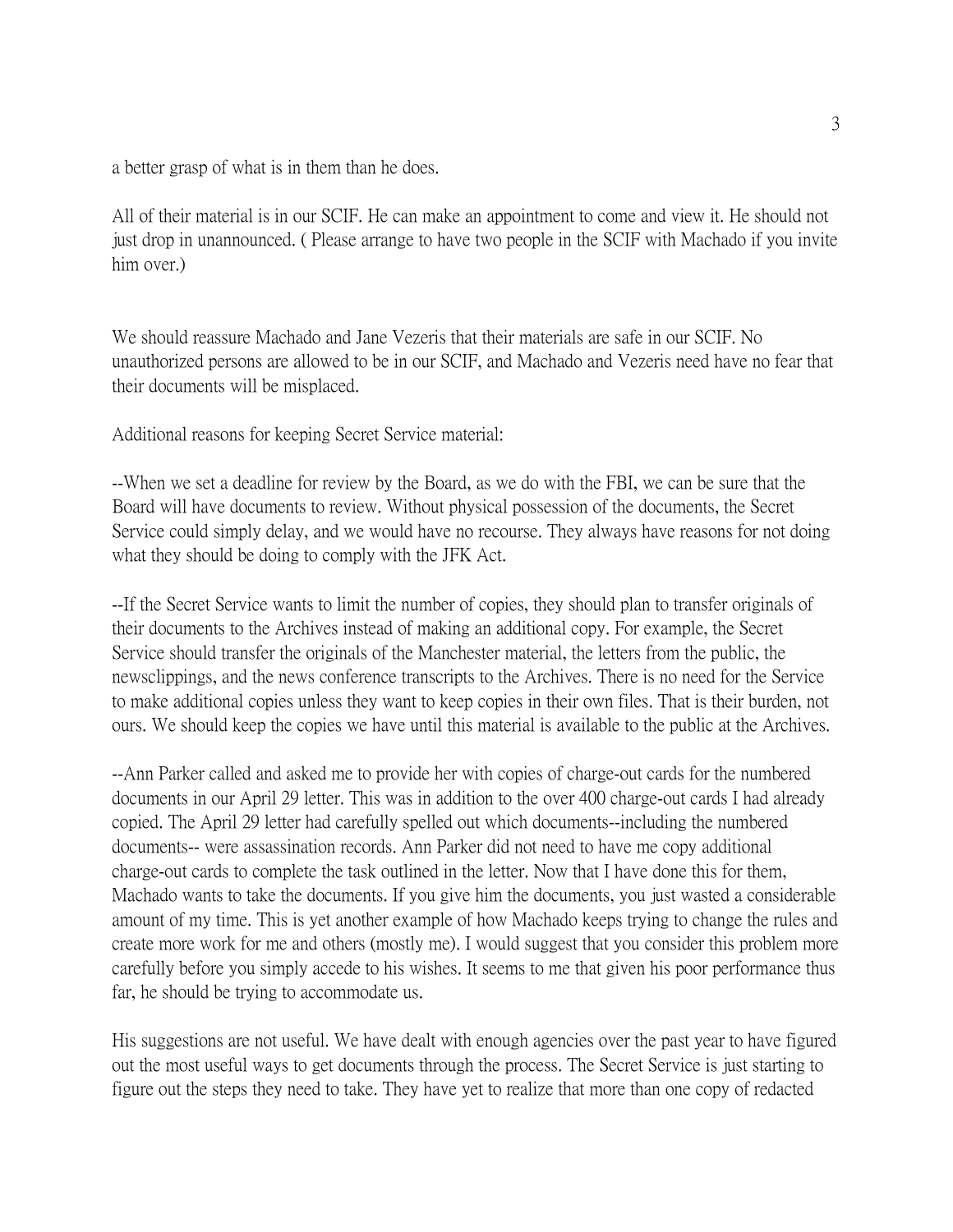documents will exist. They do not grasp a sense of the volume of documents that will be processed. It is better for them to follow the steps outlined in our letter of April 29. If they wish to keep closer track of their documents, they should make a copy for themselves. They should not ask for ours.

--The Secret Service will need to use a dark marker to redact their proposed postponements. Otherwise Steve Tilley will not be able to make their assassination records available to the public until the review (and probably appeal) process is complete, which could be months from now.

## --There would be no need for the Secret Service to take our only copy of assassination records if they transferred their originals of all the documents to the Archives with no postponements.

--If the Secret Service wants to make postponements, the burden should be on them, not us. If they make postponements, they need to undertake the task of making redacted **copies**. If the Secret Service wants to make postponements, there will be copies. For example, one redacted (with a magic marker) copy will go to Steve Tilley by July 15. This point should be impressed on Machado. The choice to postpone means a choice to make copies. If the Secret Service makes that choice, they have undermined Machado's stated concern about more than one copy floating around. Their choice to redact, rather than releasing records that should clearly be released, is their issue; they can take responsibility for it. *Redactions mean more photocopies*. Since there will be more copies, Machado would need to explain why he wants to take our only unredacted copy. They should not be allowed to compromise the thoroughness of our record-keeping because they want to postpone and probably appeal. If they appeal, we would not even have a copy of the documents to work from, and we would be in a position of asking them to provide the documents to us.

--Part of our task is to identify potential assassination records. Some of the materials brought to us by the Secret Service provide the basis for additional requests for material. The Secret Service has apparently overlooked these leads in its own review of these documents. I am still analyzing the documents myself for leads. Both my use of the documents and the Review Board's need to insure the integrity of documents it has designated assassination records accommodate the JFK statute's provisions for custody of records during the review process. See  $\S5(b)(1)$  and(2), and  $\S5(c)(2)(E)$ . We have the authority to keep these records. See § 7(j)(1)(A) and (B) and (C)(i) and (ii)

--We might consider Steve Tilley's example with the protective surveys. Steve took the trouble to retrieve this material from the textual reference section of the Archives where Machado had deposited the boxes of surveys. Steve keeps the protective surveys that survived the destruction authorized by Machado in the JFK Collection offices. Steve has indicated to me that he will not give these original documents back to Machado. Shouldn't we do likewise?

You could tell Machado that since the Board has designated the records listed in our April 29 letter